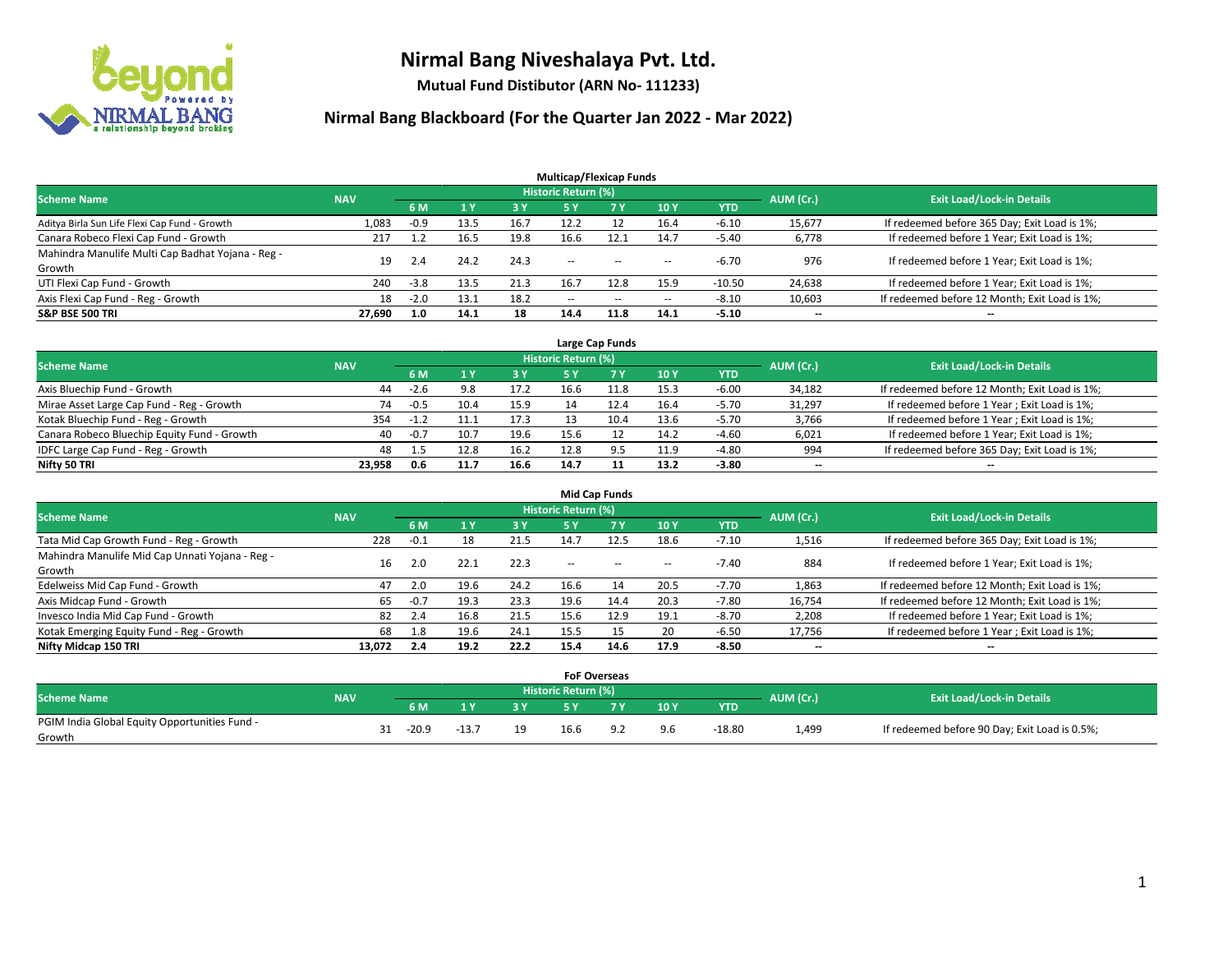

**Mutual Fund Distibutor (ARN No- 111233)**

| Large & Midcap                                 |            |        |      |      |                     |      |      |            |           |                                              |  |  |  |
|------------------------------------------------|------------|--------|------|------|---------------------|------|------|------------|-----------|----------------------------------------------|--|--|--|
| <b>Scheme Name</b>                             | <b>NAV</b> |        |      |      | Historic Return (%) |      |      |            | AUM (Cr.) | <b>Exit Load/Lock-in Details</b>             |  |  |  |
|                                                |            | 6 M    |      | 3 Y  | 5 ۷                 |      | 10Y  | <b>YTD</b> |           |                                              |  |  |  |
| Mirae Asset Emerging Bluechip Fund - Growth    | 92         | $-0.6$ |      | 23.1 | 17.6                |      | 23.3 | $-6.90$    | 22,097    | If redeemed before 1 Year; Exit Load is 1%;  |  |  |  |
| Canara Robeco Emerging Equities - Growth       | 154        |        | 16.6 | 20.6 | 16.1                |      | 21.4 | $-6.80$    | 12,548    | If redeemed before 1 Year; Exit Load is 1%;  |  |  |  |
| HDFC Large and Mid Cap Fund - Growth           | 176        | 3.3    | 17.7 | 18.7 | 12.9                | 9 7  | 12.2 | $-5.10$    | 5,500     | If redeemed before 1 Year; Exit Load is 1%;  |  |  |  |
| Kotak Equity Opportunities Fund - Reg - Growth | 186        | 0.0    | 13.7 | 18.6 | 13.6                |      | 15.5 | $-4.30$    | 8,940     | If redeemed before 1 Year; Exit Load is 1%;  |  |  |  |
| Tata Large & Mid Cap Fund - Reg - Growth       | 306        | $-3.0$ |      | 17.8 | 12.8                | 10.4 | 14.7 | $-6.20$    | 2,904     | If redeemed before 365 Day; Exit Load is 1%; |  |  |  |
| NIFTY Large Midcap 250 TRI                     | 11.512     | 1.6    | 15.8 | 19.4 | 15                  |      | 15.9 | $-6.30$    | $- -$     | $- -$                                        |  |  |  |

| <b>Focused Funds</b>                                |            |        |      |      |                            |      |        |            |           |                                                 |  |  |  |
|-----------------------------------------------------|------------|--------|------|------|----------------------------|------|--------|------------|-----------|-------------------------------------------------|--|--|--|
| <b>Scheme Name</b>                                  | <b>NAV</b> |        |      |      | <b>Historic Return (%)</b> |      |        |            | AUM (Cr.) | <b>Exit Load/Lock-in Details</b>                |  |  |  |
|                                                     |            | 6 M    |      | 3 Y  |                            | 7 Y. | 10Y    | <b>YTD</b> |           |                                                 |  |  |  |
| Axis Focused 25 Fund - Growth                       | 42         | $-4.6$ | 8.9  | 18   | 15.6                       | 12.8 | $\sim$ | $-8.70$    | 19,456    | If redeemed before 12 Month; Exit Load is 1%;   |  |  |  |
| Nippon India Focused Equity Fund - Reg - Growth     | 74         | 3.5    | 11.6 | 19.6 | 13.4                       | 12.2 | 18     | $-1.80$    | 5,952     | If redeemed before 12 Months ; Exit Load is 1%; |  |  |  |
| ICICI Prudential Focused Equity Fund - Ret - Growth | 47         |        | 15.1 | 18.4 | 12.5                       | 10.1 | 13     | $-5.00$    | 2.772     | If redeemed before 1 Year; Exit Load is 1%;     |  |  |  |
| SBI Focused Equity Fund - Growth                    | 229        | 3.1    | 20.8 | 21.1 | 17.3                       |      | 18     | $-8.70$    | 23,186    | If redeemed before 1 Year; Exit Load is 1%;     |  |  |  |
| <b>S&amp;P BSE 500 TRI</b>                          | 27.690     | 1.0    | 14.1 | 18   | 14.4                       | 11.8 | 14.1   | $-5.10$    | $- -$     | $\overline{\phantom{a}}$                        |  |  |  |

| <b>Small Cap Funds</b>                     |            |     |      |                            |      |      |        |          |                          |                                               |  |  |  |
|--------------------------------------------|------------|-----|------|----------------------------|------|------|--------|----------|--------------------------|-----------------------------------------------|--|--|--|
| <b>Scheme Name</b>                         | <b>NAV</b> |     |      | <b>Historic Return (%)</b> |      |      |        |          | AUM (Cr.)                | <b>Exit Load/Lock-in Details</b>              |  |  |  |
|                                            |            | 6 M |      | 3 Y                        |      | 7 Y  | 10Y    | YTD      |                          |                                               |  |  |  |
| Axis Small Cap Fund - Reg - Growth         | 58         | 6.5 | 37.6 | 30.7                       | 20.2 | 17.1 | $\sim$ | $-6.50$  | 8,411                    | If redeemed before 12 Month; Exit Load is 1%; |  |  |  |
| Kotak Small Cap Fund - Reg - Growth        | 155        | 5.0 | 33.9 | 33.5                       | 18.7 | 17.1 | 20.6   | $-7.40$  | 6,811                    | If redeemed before 1 Year; Exit Load is 1%;   |  |  |  |
| Nippon India Small Cap Fund - Reg - Growth | 80         | 6.8 | 39   | 29.5                       | 19.8 | 18.4 | 24.4   | $-8.40$  | 18,933                   | If redeemed before 1 Month; Exit Load is 1%;  |  |  |  |
| DSP Small Cap Fund - Reg - Growth          | 103        | 4.6 |      | 26.9                       | 13.6 | 15.4 | 21.5   | $-8.90$  | 8,793                    | If redeemed before 12 Month; Exit Load is 1%; |  |  |  |
| SBI Small Cap Fund - Growth                | 99         |     | 25.2 | 27.3                       | 20.2 | 18.8 | 24.5   | $-6.50$  | 11,288                   | If redeemed before 1 Year; Exit Load is 1%;   |  |  |  |
| Nifty Smallcap 250 TRI                     | 10.908     | 3.2 | 27.6 | 23                         |      |      | 15.2   | $-10.20$ | $\overline{\phantom{a}}$ | $-$                                           |  |  |  |

| ELSS Schemes (Tax Saving u/s 80-C)           |            |        |      |                            |      |           |        |            |                          |                                  |  |  |  |
|----------------------------------------------|------------|--------|------|----------------------------|------|-----------|--------|------------|--------------------------|----------------------------------|--|--|--|
| <b>Scheme Name</b>                           | <b>NAV</b> |        |      | <b>Historic Return (%)</b> |      |           |        |            | AUM (Cr.)                | <b>Exit Load/Lock-in Details</b> |  |  |  |
|                                              |            | 6 M    |      | 3 Y                        |      | <b>7Y</b> | 10Y    | <b>YTD</b> |                          |                                  |  |  |  |
| Axis Long Term Equity Fund - Growth          | 67         | -5.6   | 8.5  | 17.6                       | 15.3 | 11.8      | 18.3   | $-9.10$    | 32,136                   | Nil                              |  |  |  |
| Canara Robeco Equity Tax Saver Fund - Growth | 111        | 1.0    | 14.7 | 22.3                       | 17.6 | 12.9      | 15.7   | $-5.70$    | 3,209                    | Nil                              |  |  |  |
| Kotak Tax Saver Fund - Reg - Growth          | 68         | 1.0    | 14.9 | 18.5                       | 13.5 | 11.6      | 14.6   | $-5.00$    | 2,473                    | Nil                              |  |  |  |
| Invesco India Tax Plan - Growth              | 78         | 0.3    | 13.1 | 17.8                       | 14.4 |           | 16.3   | $-7.80$    | 1,900                    | Nil                              |  |  |  |
| Mirae Asset Tax Saver Fund - Reg - Growth    | 29         | $-0.1$ | 13.3 | 21.3                       | 17.8 | $\sim$    | $\sim$ | $-6.30$    | 10,972                   | Nil                              |  |  |  |
| <b>S&amp;P BSE 200</b>                       | 7,187      | 0.5    | 11.8 | 16.2                       | 13.1 | 10.3      | 12.6   | $-4.60$    | $\overline{\phantom{a}}$ | $- -$                            |  |  |  |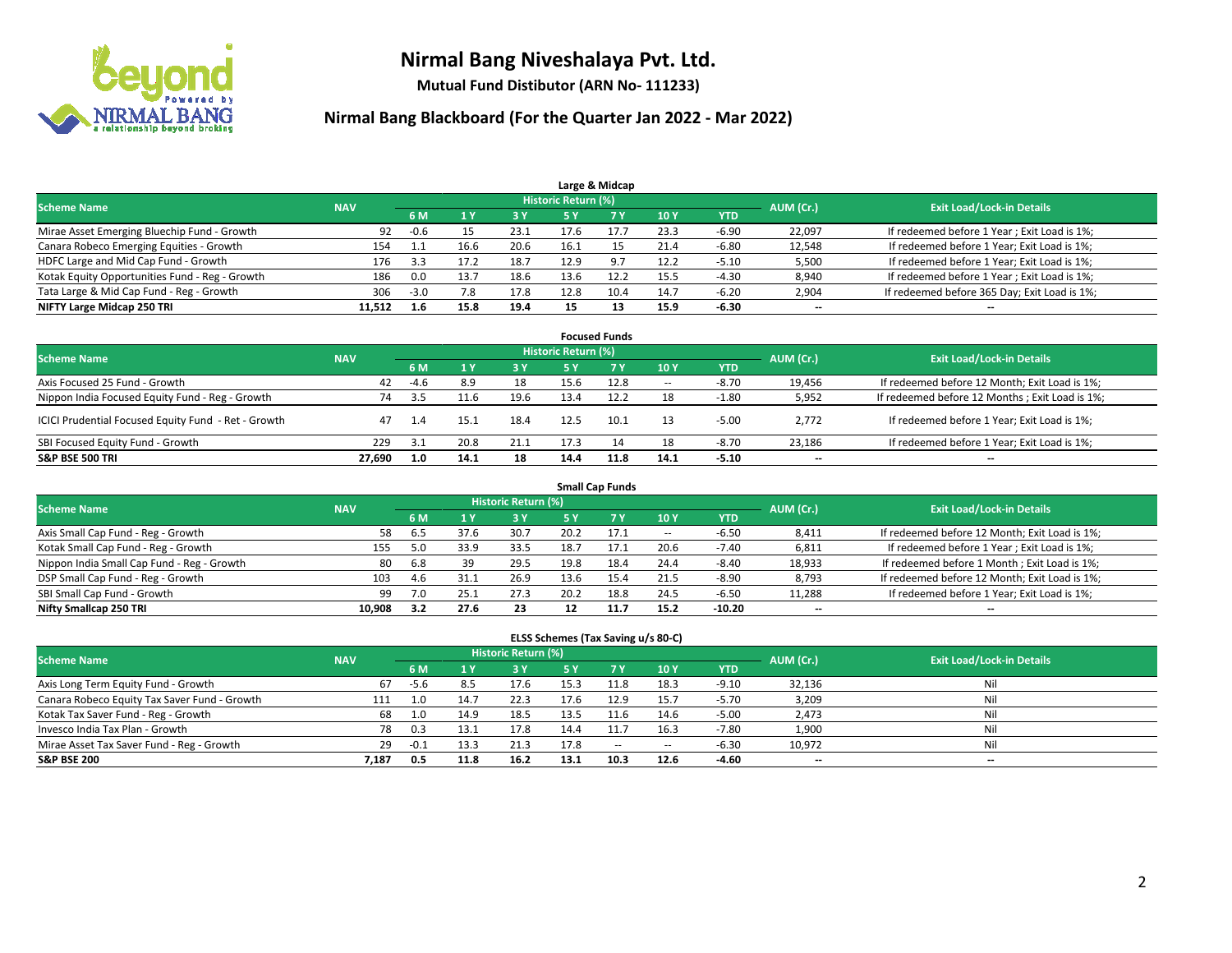

**Mutual Fund Distibutor (ARN No- 111233)**

| <b>Solution Oriented</b>                                  |            |        |      |                            |           |      |      |            |           |                                               |  |  |  |
|-----------------------------------------------------------|------------|--------|------|----------------------------|-----------|------|------|------------|-----------|-----------------------------------------------|--|--|--|
| <b>Scheme Name</b>                                        | <b>NAV</b> |        |      | <b>Historic Return (%)</b> |           |      |      |            | AUM (Cr.) | <b>Exit Load/Lock-in Details</b>              |  |  |  |
|                                                           |            | 6 M    | 1 Y  | 3 Y                        | <b>5Y</b> | 7 Y  | 10Y  | <b>YTD</b> |           |                                               |  |  |  |
| <b>HDFC Childrens Gift Fund</b>                           | 177        | $-0.1$ | 13.1 | 15.5                       | 12.9      | 11.3 | 14.7 | $-4.20$    | 5,368     | Nil                                           |  |  |  |
| Tata Retirement Savings Fund - Moderate Plan - Reg        | 41         | $-2.6$ | 7.2  | 12.7                       | 11        | 10.3 | 14.3 | $-7.20$    | 1,601     | If redeemed before 61 Month; Exit Load is 1%; |  |  |  |
| Tata Retirement Savings Fund - Progressive Plan -<br>Reg  | 40         | $-4.7$ | 6.1  | 13.7                       | 12        | 10.8 | 14   | $-9.40$    | 1,208     | If redeemed before 61 Month; Exit Load is 1%; |  |  |  |
| Tata Retirement Savings Fund - Reg - Conservative<br>Plan | 25         | $-0.5$ | 4.1  | 8.3                        | 7.2       | 7.5  | 8.9  | $-2.40$    | 188       | If redeemed before 61 Month; Exit Load is 1%; |  |  |  |
| <b>S&amp;P BSE 200</b>                                    | 7,187      | 0.5    | 11.8 | 16.2                       | 13.1      | 10.3 | 12.6 | $-4.60$    | --        | $- -$                                         |  |  |  |

| <b>Index Fund</b>                                             |            |        |      |                            |               |           |                   |            |                          |                                               |  |  |  |
|---------------------------------------------------------------|------------|--------|------|----------------------------|---------------|-----------|-------------------|------------|--------------------------|-----------------------------------------------|--|--|--|
| <b>Scheme Name</b>                                            | <b>NAV</b> |        |      | <b>Historic Return (%)</b> |               |           |                   |            | AUM (Cr.)                | <b>Exit Load/Lock-in Details</b>              |  |  |  |
|                                                               |            | 6 M    | 1Y   | 3 Y                        | <b>5Y</b>     | <b>7Y</b> | 10Y               | <b>YTD</b> |                          |                                               |  |  |  |
| HDFC Index Fund-NIFTY 50 Plan                                 | 154        | 0.4    | 11.1 | 15.9                       | 14.1          | 10.5      | 12.6              | $-3.90$    | 4,628                    | If redeemed before 3 Day; Exit Load is 0.25%; |  |  |  |
| ICICI Prudential Nifty Next 50 Index Fund - Growth            | 35         | $-0.4$ | 12.9 | 14.5                       | 10.2          | 10.7      | 14.2              | $-6.20$    | 1,868                    | Ni                                            |  |  |  |
| Motilal Oswal Nifty Midcap 150 Index Fund - Reg -<br>Growth   | 18         | 1.7    | 17.8 | $\sim$                     | $\sim$ $\sim$ | $\sim$    | $\hspace{0.05cm}$ | $-8.70$    | 464                      | If redeemed before 15 Day; Exit Load is 1%;   |  |  |  |
| Motilal Oswal Nifty Smallcap 250 Index Fund - Reg -<br>Growth | 19         | 2.2    | 25.3 | $\sim$                     | $\sim$        | $\sim$    | $\sim$            | -10.40     | 257                      | If redeemed before 15 Day; Exit Load is 1%;   |  |  |  |
| UTI Nifty Index Fund - Growth                                 | 111        | 0.4    | 11.3 | 16.2                       | 14.3          | 10.6      | 12.7              | $-3.90$    | 6,012                    | Ni                                            |  |  |  |
| Nifty 50 TRI                                                  | 23,958     | 0.6    | 11.7 | 16.6                       | 14.7          |           | 13.2              | $-3.80$    | $\overline{\phantom{a}}$ | $- -$                                         |  |  |  |

| <b>Contra/Value Fund</b>                |            |        |      |                     |      |      |      |         |           |                                              |  |  |  |
|-----------------------------------------|------------|--------|------|---------------------|------|------|------|---------|-----------|----------------------------------------------|--|--|--|
| <b>Scheme Name</b>                      | <b>NAV</b> |        |      | Historic Return (%) |      |      |      |         | AUM (Cr.) | <b>Exit Load/Lock-in Details</b>             |  |  |  |
|                                         |            | 6 M    |      | 3Y                  |      |      | 10Y  | YTD     |           |                                              |  |  |  |
| Invesco India Contra Fund - Growth      | 73         | - 0.1  |      | 17.5                |      | 12.6 | 16.8 | $-5.80$ | 8,560     | If redeemed before 1 Year; Exit Load is 1%;  |  |  |  |
| IDFC Sterling Value Fund - Reg - Growth | 84         | 7.3    | 31.3 | 21.4                | 15.3 |      | 17   | $-6.70$ | 4,495     | If redeemed before 365 Day; Exit Load is 1%; |  |  |  |
| SBI Contra Fund - Growth                | 192        |        | 23.6 | 23.6                | 14.8 |      | 14   | -5.40   | 3,774     | If redeemed before 1 Year; Exit Load is 1%;  |  |  |  |
| UTI Value Opportunities Fund - Growth   | 95         | $-0.1$ | 13.3 | 18.5                | 13.5 |      | 12.8 | $-4.70$ | 6,710     | If redeemed before 1 Year; Exit Load is 1%;  |  |  |  |
| <b>S&amp;P BSE 500 TRI</b>              | 27,690     | 1.0    | 14.1 | 18                  | 14.4 | 11.8 | 14.1 | $-5.10$ | $- -$     | $- -$                                        |  |  |  |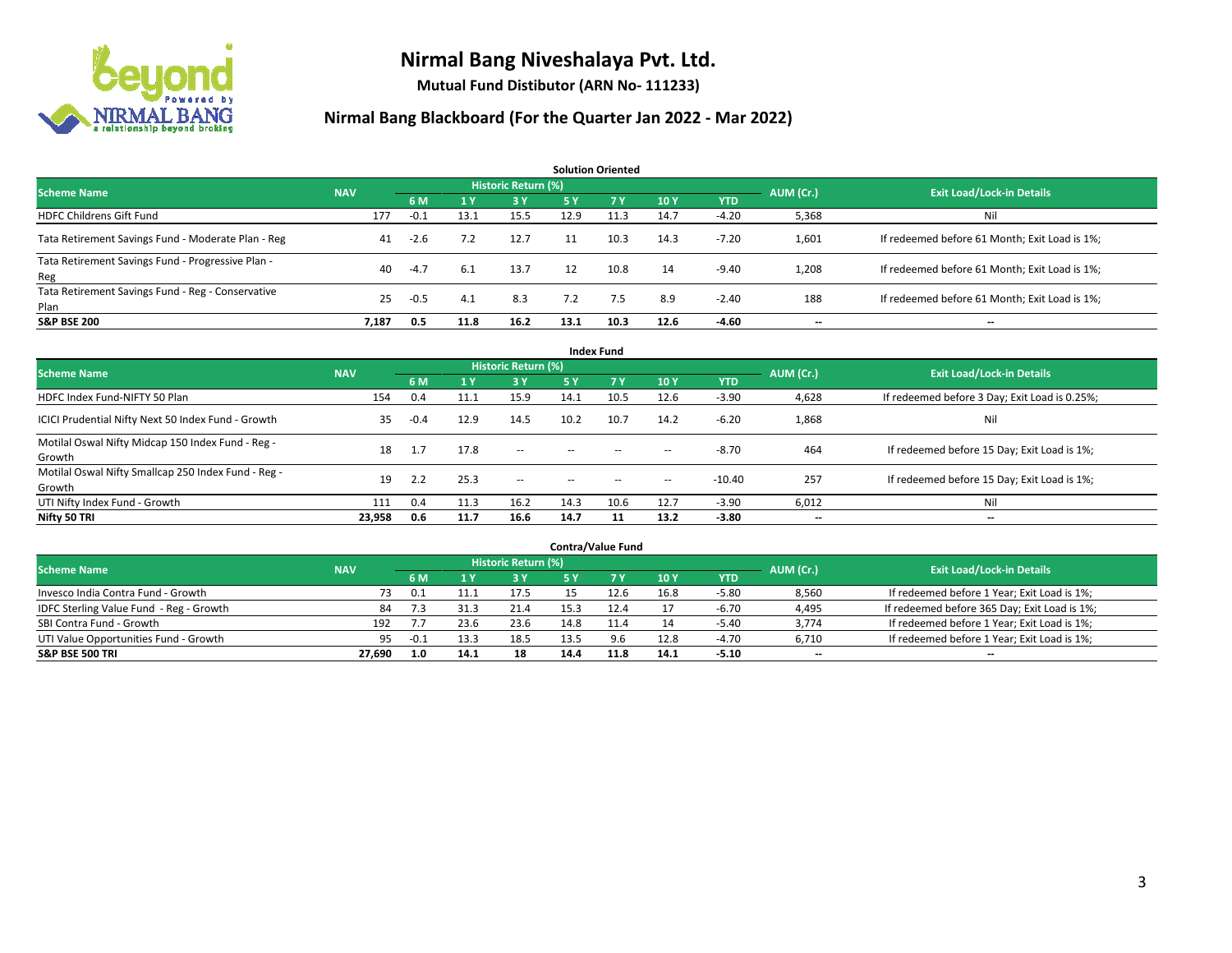

**Mutual Fund Distibutor (ARN No- 111233)**

| Sector/Thematic                                                           |            |         |      |                     |                          |                   |                          |            |                          |                                               |  |  |  |
|---------------------------------------------------------------------------|------------|---------|------|---------------------|--------------------------|-------------------|--------------------------|------------|--------------------------|-----------------------------------------------|--|--|--|
| <b>Scheme Name</b>                                                        | <b>NAV</b> |         |      | Historic Return (%) |                          |                   |                          |            | AUM (Cr.)                | <b>Exit Load/Lock-in Details</b>              |  |  |  |
|                                                                           |            | 6 M     | '1 Y | 3 Y                 | 5 Y                      | 7Y                | 10Y                      | <b>YTD</b> |                          |                                               |  |  |  |
| Aditya Birla Sun Life PSU Equity Fund - Reg - Growth                      | 14         | 8.6     | 16.8 | $\sim$ $-$          | $\sim$ $\sim$            | --                | $\overline{\phantom{a}}$ | 1.90       | 905                      | If redeemed before 30 Day; Exit Load is 1%;   |  |  |  |
| Canara Robeco Consumer Trends Fund - Reg -<br>Growth                      | 63         | $1.6\,$ | 10   | 19.7                | 16.3                     | 13.8              | 17.1                     | $-5.20$    | 779                      | If redeemed before 1 Year; Exit Load is 1%;   |  |  |  |
| Edelweiss Recently Listed IPO Fund - Reg - Growth                         | 18         | $-3.2$  | 18   | 28.4                | $\overline{\phantom{a}}$ | $\hspace{0.05cm}$ | --                       | $-15.90$   | 1,072                    | If redeemed before 180 Day; Exit Load is 2%;  |  |  |  |
| Mirae Asset Great Consumer Fund - Growth                                  | 52         | 1.0     | 15.7 | 16.4                | 15.8                     | 12.8              | 17                       | $-6.30$    | 1,627                    | If redeemed before 1 Year; Exit Load is 1%;   |  |  |  |
| <b>ICICI Prudential Technology Fund - Growth</b>                          | 150        | 0.3     | 44.4 | 35.2                | 30.1                     | 19.3              | 23.2                     | $-13.60$   | 7,795                    | If redeemed before 15 Day; Exit Load is 1%;   |  |  |  |
| Nippon India Pharma Fund - Reg - Growth                                   | 277        | $-9.2$  | 12.7 | 23                  | 15.3                     | 11.7              | 17.7                     | $-11.80$   | 4,910                    | If redeemed before 1 Month; Exit Load is 1%;  |  |  |  |
| BNP Paribas India Consumption Fund - Reg - Growth                         | 18         | 0.6     | 11.7 | 20.2                | $\overline{\phantom{a}}$ | $\sim$            | $\hspace{0.05cm} \ldots$ | -4.40      | 875                      | If redeemed before 12 Month; Exit Load is 1%; |  |  |  |
| ICICI Prudential Banking and Financial Services Fund -<br>Retail - Growth | 80         | $-2.7$  | 2.9  | 10.9                | 10                       | 11.4              | 16.5                     | $-2.00$    | 4,420                    | If redeemed before 15 Day; Exit Load is 1%;   |  |  |  |
| <b>S&amp;P BSE 500 TRI</b>                                                | 27.690     | 1.0     | 14.1 | 18                  | 14.4                     | 11.8              | 14.1                     | $-5.10$    | $\overline{\phantom{a}}$ | $\overline{\phantom{a}}$                      |  |  |  |

| <b>Dynamic Asset Allocation Funds</b>            |            |        |     |                     |        |                          |                          |         |                          |                                               |  |  |  |
|--------------------------------------------------|------------|--------|-----|---------------------|--------|--------------------------|--------------------------|---------|--------------------------|-----------------------------------------------|--|--|--|
| <b>Scheme Name</b>                               | <b>NAV</b> |        |     | Historic Return (%) |        |                          |                          |         | AUM (Cr.)                | <b>Exit Load/Lock-in Details</b>              |  |  |  |
|                                                  |            | 6 M    | 4 Y | 3 Y                 | 5 Y    | 7Y                       | 10Y                      | YTD     |                          |                                               |  |  |  |
| ICICI Prudential Balanced Advantage Fund - Reg - |            |        |     | 12.7                | 10.5   |                          |                          |         |                          |                                               |  |  |  |
| Growth                                           | 49         | 3.5    | 9.3 |                     |        | 9.8                      | 13                       | $-0.30$ | 38,544                   | If redeemed before 1 Year; Exit Load is 1%;   |  |  |  |
| Nippon India Balanced Advantage Fund - Reg -     | 118        | $-0.9$ | 7.6 |                     | 9.5    | 8.1                      |                          | $-2.60$ |                          |                                               |  |  |  |
| Growth                                           |            |        |     | 10.7                |        |                          | 11.9                     |         | 5,710                    | If redeemed before 12 Month; Exit Load is 1%; |  |  |  |
| Tata Balanced Advantage Fund - Reg - Growth      | 14         | 1.8    | 8.8 | 12.6                | $\sim$ | $\overline{\phantom{a}}$ | $\hspace{0.05cm} \cdots$ | $-1.50$ | 4,359                    | If redeemed before 90 Day; Exit Load is 1%;   |  |  |  |
| Edelweiss Balanced Advantage Fund - Growth       | 35         | 1.0    | 9.5 | 15.7                | 12.3   | 9.5                      | 11.4                     | $-2.50$ | 7,353                    | If redeemed before 365 Day; Exit Load is 1%;  |  |  |  |
| Kotak Balanced Advantage Fund - Reg - Growth     | 14         | 0.7    | 7.4 | -12                 | $-$    | $- -$                    | $\overline{\phantom{a}}$ | $-2.00$ | 13,010                   | If redeemed before 1 Year; Exit Load is 1%;   |  |  |  |
| NIFTY 50 Hybrid Composite Debt 65:35 Index       | 14.217     | 1.1    | 9.7 | 14.7                | 12.7   | 10.4                     | 11.9                     | $-2.30$ | $\overline{\phantom{a}}$ | $\overline{\phantom{a}}$                      |  |  |  |

| <b>Hybrid Aggressive</b>                        |            |        |      |                            |      |        |                          |         |                          |                                               |  |  |  |
|-------------------------------------------------|------------|--------|------|----------------------------|------|--------|--------------------------|---------|--------------------------|-----------------------------------------------|--|--|--|
| <b>Scheme Name</b>                              | <b>NAV</b> |        |      | <b>Historic Return (%)</b> |      |        |                          |         | AUM (Cr.)                | <b>Exit Load/Lock-in Details</b>              |  |  |  |
|                                                 |            | 6 M    |      | 3V                         | 5 Y  |        | 10Y                      | YTD     |                          |                                               |  |  |  |
| Canara Robeco Equity Hybrid Fund - Growth       | 238        | 0.6    | 11.6 | 16.6                       |      |        | 14.4                     | $-3.50$ | 7,407                    | If redeemed before 1 Year; Exit Load is 1%;   |  |  |  |
| DSP Equity & Bond Fund - Growth                 | 224        | $-2.2$ | 9.6  | 16.6                       | 11.9 | 11.2   | 13.1                     | -5.80   | 7,538                    | If redeemed before 12 Month; Exit Load is 1%; |  |  |  |
| SBI Equity Hybrid Fund - Growth                 | 197        | 2.0    | 12.3 | 15.9                       |      |        | 15.4                     | $-3.20$ | 49,086                   | If redeemed before 12 Month; Exit Load is 1%; |  |  |  |
| Mirae Asset Hybrid - Equity Fund - Reg - Growth | 21         | $-0.6$ | 9.8  | 14.8                       | 12.5 | $\sim$ | $\overline{\phantom{a}}$ | $-4.60$ | 6,542                    | If redeemed before 1 Year; Exit Load is 1%;   |  |  |  |
| NIFTY 50 Hybrid Composite Debt 65:35 Index      | 14,217     | 1.1    | 9.7  | 14.7                       | 12.7 | 10.4   | 11.9                     | $-2.30$ | $\overline{\phantom{a}}$ | $\overline{\phantom{a}}$                      |  |  |  |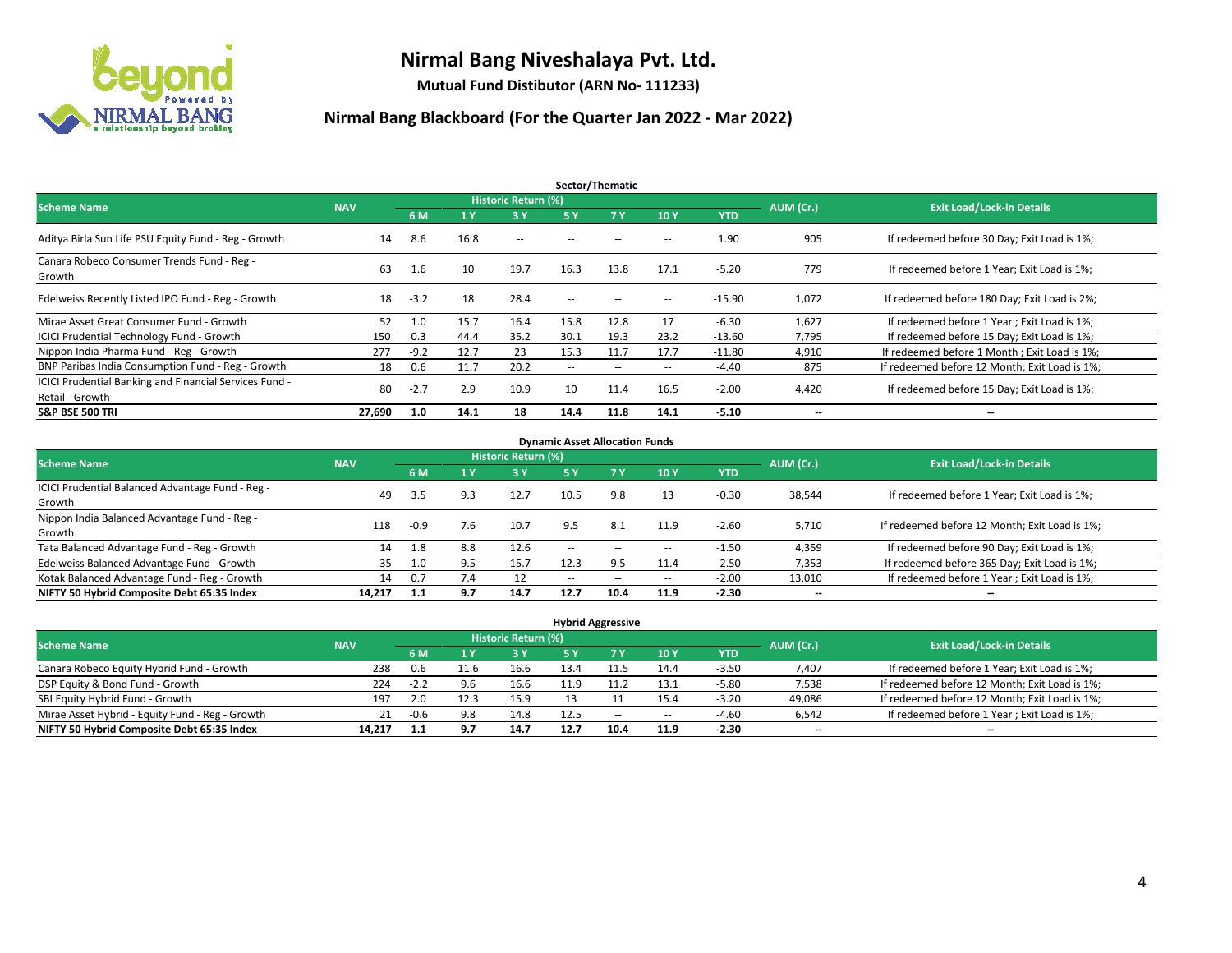

**Mutual Fund Distibutor (ARN No- 111233)**

| <b>Multi-Asset Allocation Funds</b>                |            |     |      |                            |                          |           |                          |            |                          |                                               |  |  |  |
|----------------------------------------------------|------------|-----|------|----------------------------|--------------------------|-----------|--------------------------|------------|--------------------------|-----------------------------------------------|--|--|--|
| <b>Scheme Name</b>                                 | <b>NAV</b> |     |      | <b>Historic Return (%)</b> |                          |           |                          |            | AUM (Cr.)                | <b>Exit Load/Lock-in Details</b>              |  |  |  |
|                                                    |            | 6 M |      | <b>3 Y</b>                 | 5 Y                      | <b>7Y</b> | 10Y                      | <b>YTD</b> |                          |                                               |  |  |  |
| HDFC Multi - Asset Fund - Growth                   | 46         | 0.7 |      | 14.8                       | 10.1                     | 9.4       | 10.1                     | $-3.20$    | 1,433                    | If redeemed before 12 Month; Exit Load is 1%; |  |  |  |
| Nippon India Multi Asset Fund - Reg - Growth       | 13         | 1.4 | 12.1 | $\sim$                     | $\sim$                   | $\sim$    | $\overline{\phantom{a}}$ | $-2.50$    | 1,196                    | If redeemed before 1 Year; Exit Load is 1%;   |  |  |  |
| Tata Multi Asset Opportunities Fund - Reg - Growth | 15         | 3.2 | 12.6 | $\sim$ $-$                 | $\overline{\phantom{a}}$ | $-$       | $- -$                    | $-1.70$    | 1,257                    | If redeemed before 365 Day; Exit Load is 1%;  |  |  |  |
| NIFTY 50 Hybrid Composite Debt 65:35 Index         | 14.217     | 1.1 | 9.7  | 14.7                       | 12.7                     | 10.4      | 11.9                     | $-2.30$    | $\overline{\phantom{a}}$ | --                                            |  |  |  |

|                                               |            |      |     |                            |      | Gold |     |            |           |                                                                  |
|-----------------------------------------------|------------|------|-----|----------------------------|------|------|-----|------------|-----------|------------------------------------------------------------------|
| <b>Scheme Name</b>                            | <b>NAV</b> |      |     | <b>Historic Return (%)</b> |      |      |     |            | AUM (Cr.) | <b>Exit Load/Lock-in Details</b>                                 |
|                                               |            |      |     | 3 Y                        |      |      | 10Y | <b>YTD</b> |           |                                                                  |
| <b>HDFC Gold Fund - Growth</b>                | 16         | 6.3  |     | 13.6                       | 10.2 | 8.2  | 4.5 | 5.30       | 1,278     | If redeemed before 6 Months; Exit Load is 2%; If redeemed bet. 6 |
|                                               |            |      |     |                            |      |      |     |            |           | Months to 12 Months; Exit Load is 1%;                            |
| Kotak Gold Fund - Reg - Growth                | 20         | 5.2  |     | 13.7                       | 10.4 | 8.2  | 4.2 | 3.80       | 1,174     | If redeemed before 1 Year; Exit Load is 1%;                      |
| Nippon India Gold Savings Fund - Reg - Growth | 20         | -6.0 |     | 13.4                       | 9.6  |      | 4.2 | 5.00       | 1,429     | If redeemed before 15 Day; Exit Load is 1%;                      |
| <b>Prices of Gold</b>                         | 50.617     | 7.0  | 9.2 | 14.9                       | 11.5 | -97  | 5.9 | 5.70       | $- -$     | $\overline{\phantom{a}}$                                         |

| <b>Arbitrage Fund</b>                      |            |           |                                  |     |     |  |  |     |            |        |                                                 |  |  |
|--------------------------------------------|------------|-----------|----------------------------------|-----|-----|--|--|-----|------------|--------|-------------------------------------------------|--|--|
| <b>Scheme Name</b>                         | <b>NAV</b> | AUM (Cr.) | <b>Exit Load/Lock-in Details</b> |     |     |  |  |     |            |        |                                                 |  |  |
|                                            |            |           | 1 M                              | : M | 6 M |  |  | 3 Y | <b>YTD</b> |        |                                                 |  |  |
| IDFC Arbitrage Fund - Reg - Growth         |            | 26        | 5.4                              |     | 3.6 |  |  | 4.4 | 5.00       | 5,510  | If redeemed before 1 Month; Exit Load is 0.25%; |  |  |
| Kotak Equity Arbitrage Fund - Reg - Growth |            | 30        | -6.2                             | 4   |     |  |  | 4.8 | 5.70       | 25.014 | If redeemed before 30 Day; Exit Load is 0.25%;  |  |  |
| Tata Arbitrage Fund - Reg - Growth         |            |           |                                  |     |     |  |  | 4.9 | 4.90       | 11.192 | If redeemed before 30 Day; Exit Load is 0.25%;  |  |  |
| Nippon India Arbitrage Fund - Reg - Growth |            |           |                                  |     | 3.9 |  |  | 4.7 | 5.20       | 11.757 | If redeemed before 1 Month; Exit Load is 0.25%; |  |  |

|                                                     |                          |     |     |                            |     | <b>Overnight Fund</b> |                          |                 |                          |                                  |
|-----------------------------------------------------|--------------------------|-----|-----|----------------------------|-----|-----------------------|--------------------------|-----------------|--------------------------|----------------------------------|
| <b>Scheme Name</b>                                  | <b>NAV</b>               |     |     | <b>Historic Return (%)</b> |     |                       | <b>YTM</b>               | Avg             | AUM (Cr.)                | <b>Exit Load/Lock-in Details</b> |
|                                                     |                          | 1W  | 2 W | 1 M                        | 3 M | 1Y                    |                          | <b>Maturity</b> |                          |                                  |
| Aditya Birla Sun Life Overnight Fund - Reg - Growth | 1.142                    | 3.2 | 3.1 | 3.2                        | 3.3 | 3.2                   | 3.2                      | 0.00            | 12,865                   | Nil                              |
| IDFC Overnight Fund - Reg - Growth                  | 1,126                    | 3.2 | 3.2 | 3.3                        | 3.3 | 3.1                   | 3.17                     | 0.00            | 2,404                    | Nil                              |
| Tata Overnight Fund - Reg - Growth                  | 1,115                    | 3.2 |     | 3.2                        | 3.3 |                       | 3.22                     | 0.00            | 2,726                    | Nil                              |
| Nippon India Overnight Fund - Reg - Growth          | 113                      | 3.3 |     | 3.3                        |     |                       | 3.18                     | 0.00            | 9,492                    | Nil                              |
| <b>CRISIL Liquid Fund Index</b>                     | $\overline{\phantom{a}}$ | 3.6 | 3.9 | 3.9                        | 3.7 | 3.6                   | $\overline{\phantom{a}}$ | $- -$           | $\overline{\phantom{a}}$ | $-$                              |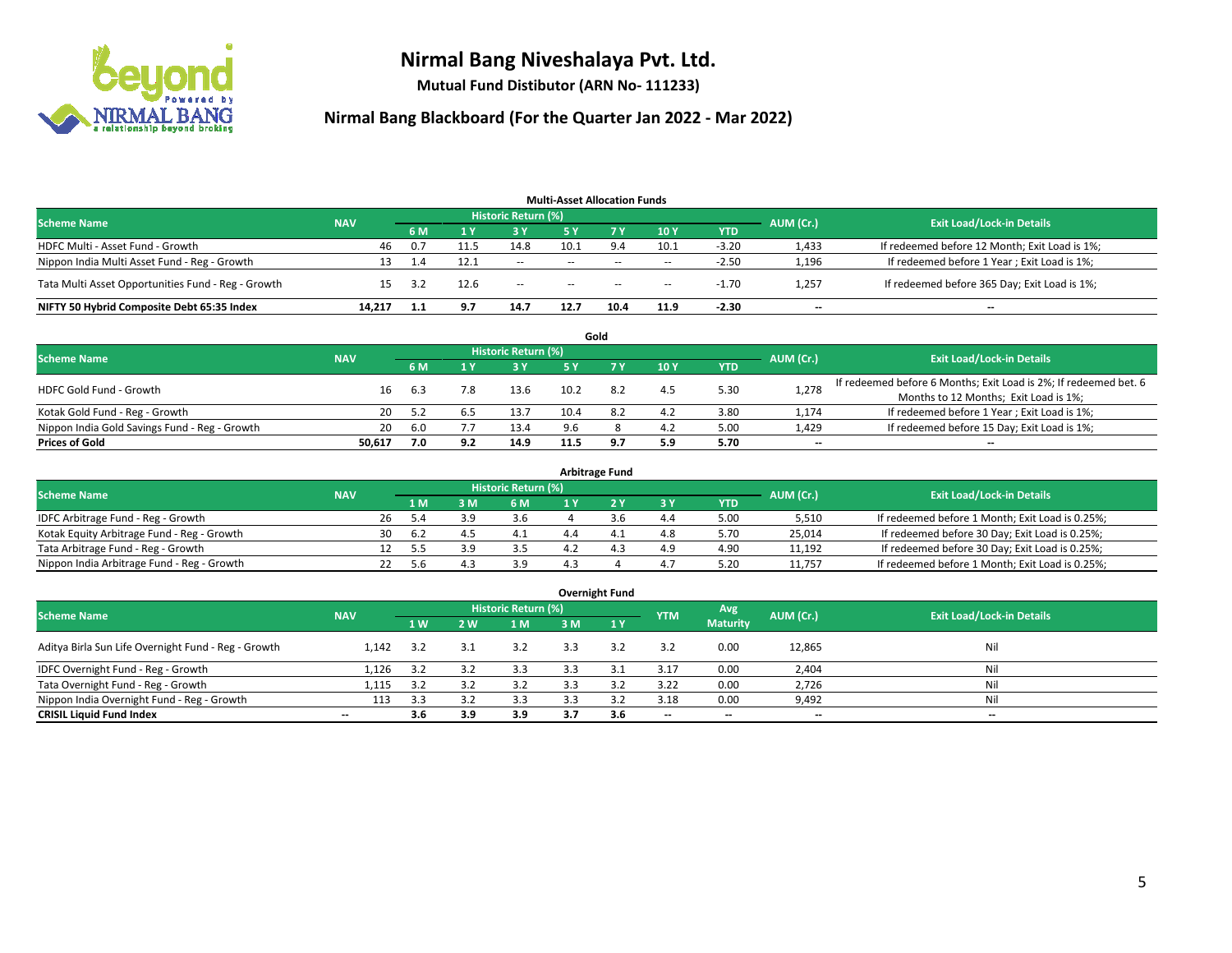

**Mutual Fund Distibutor (ARN No- 111233)**

| <b>Liauid Funds</b>                              |            |     |     |                     |     |     |            |                          |           |                                  |  |  |  |
|--------------------------------------------------|------------|-----|-----|---------------------|-----|-----|------------|--------------------------|-----------|----------------------------------|--|--|--|
| <b>Scheme Name</b>                               | <b>NAV</b> |     |     | Historic Return (%) |     |     | <b>YTM</b> | Avg                      | AUM (Cr.) | <b>Exit Load/Lock-in Details</b> |  |  |  |
|                                                  |            | 1W  | 2 W | 1 M                 | 3 M |     |            | <b>Maturity</b>          |           |                                  |  |  |  |
| Aditya Birla Sun Life Liquid Fund - Reg - Growth | 339        | 3.4 |     | 3.6                 |     |     | 3.91       | 0.13                     | 30,652    | *Ref Footnote                    |  |  |  |
| ICICI Prudential Liquid Fund - Reg - Growth      | 312        | 3.4 |     | 3.5                 | 3.4 |     | 3.66       | 0.09                     | 38,987    | *Ref Footnote                    |  |  |  |
| Kotak Liquid Fund - Reg - Growth                 | 4,265      | 3.3 |     | 3.5                 |     |     | 3.74       | 0.10                     | 29,967    | *Ref Footnote                    |  |  |  |
| Nippon India Liquid Fund - Reg - Growth          | 5,147      | 3.4 |     | 3.6                 |     |     | 3.76       | 0.09                     | 22,489    | *Ref Footnote                    |  |  |  |
| Mahindra Manulife Liquid Fund - Reg - Growth     | 1,370      | 3.4 |     | 3.6                 |     |     | 3.71       | 0.06                     | 1,729     | *Ref Footnote                    |  |  |  |
| <b>CRISIL Liquid Fund Index</b>                  | --         | 3.6 | 3.9 | 3.9                 | 3.7 | 3.6 | $- -$      | $\overline{\phantom{a}}$ | $- -$     | $\overline{\phantom{a}}$         |  |  |  |

| <b>Ultra Short Fund</b>                           |            |      |     |                     |     |      |            |                 |           |                                  |  |  |  |
|---------------------------------------------------|------------|------|-----|---------------------|-----|------|------------|-----------------|-----------|----------------------------------|--|--|--|
| <b>Scheme Name</b>                                | <b>NAV</b> |      |     | Historic Return (%) |     |      | <b>YTM</b> | Avg             | AUM (Cr.) | <b>Exit Load/Lock-in Details</b> |  |  |  |
|                                                   |            | 1 M  | з м | 6 M                 |     | -3 Y |            | <b>Maturity</b> |           |                                  |  |  |  |
| HDFC Ultra Short Term Fund - Reg - Growth         | 12         | 3.6  |     | 3.3                 |     |      | 4.28       | 0.42            | 13,808    | Nil                              |  |  |  |
| ICICI Prudential Ultra Short Term Fund - Growth   | 22         | 3.7  | 3.8 | 3.6                 |     | 6.1  | 4.39       | 0.31            | 11,835    | Nil                              |  |  |  |
| UTI Ultra Short Term Fund - Growth                | 3.448      | -3.5 |     | 8.6                 | 6.1 |      | 4.36       | 0.35            | 2,209     | Nil                              |  |  |  |
| Aditya Birla Sun Life Savings Fund - Reg - Growth | 438        | 4.1  |     | 3.7                 | 4.2 | 6.2  | 4.68       | 0.53            | 15,541    | Nil                              |  |  |  |
| <b>NIFTY Ultra Short Duration Debt Index</b>      | 4,414      | 4.0  |     | 3.9                 |     | 5.5  | $-$        | $-$             | $- -$     | $- -$                            |  |  |  |

| <b>Money Market Fund</b>                         |            |      |     |                     |     |     |                          |                          |           |                                               |  |  |  |
|--------------------------------------------------|------------|------|-----|---------------------|-----|-----|--------------------------|--------------------------|-----------|-----------------------------------------------|--|--|--|
| <b>Scheme Name</b>                               | <b>NAV</b> |      |     | Historic Return (%) |     |     | <b>YTM</b>               | Avg                      | AUM (Cr.) | <b>Exit Load/Lock-in Details</b>              |  |  |  |
|                                                  |            | 1 M  | 3 M | 6 M                 |     | 3Y  |                          | <b>Maturity</b>          |           |                                               |  |  |  |
| Aditya Birla Sun Life Money Manager Fund - Reg - | 295        | -4.1 |     | 3.7                 |     | 5.9 | 4.32                     | 0.35                     | 17,197    | Nil                                           |  |  |  |
| Growth                                           |            |      |     |                     |     |     |                          |                          |           |                                               |  |  |  |
| SBI Savings Fund - Growth                        | 34         |      | 3.4 | 3.2                 | 3.4 |     | 4.1                      | 0.24                     | 25,098    | If redeemed before 3 Days; Exit Load is 0.1%; |  |  |  |
| HDFC Money Market Fund - Growth                  | 4,571      | 3.9  | 3.8 | 3.6                 | 3.9 | 5.9 | 4.16                     | 0.30                     | 14,185    | Nil                                           |  |  |  |
| Nippon India Money Market Fund - Reg - Growth    | 3,307      | 4.2  |     | 3.7                 | 3.9 |     | 4.05                     | 0.26                     | 8,883     | Nil                                           |  |  |  |
| Tata Money Market Fund - Reg - Growth            | 3,768      | 4.0  | 3.9 | 3.6                 |     | 5.8 | 4.25                     | 0.30                     | 7,541     | Nil                                           |  |  |  |
| <b>CRISIL Liquid Fund Index</b>                  | $- -$      | 3.9  | 3.7 | 3.6                 | 3.6 | 4.8 | $\overline{\phantom{a}}$ | $\overline{\phantom{a}}$ | $- -$     | $- -$                                         |  |  |  |

|                                             |            |    |       |                     |     | <b>Short Term Fund</b> |            |                 |           |                                  |
|---------------------------------------------|------------|----|-------|---------------------|-----|------------------------|------------|-----------------|-----------|----------------------------------|
| <b>Scheme Name</b>                          | <b>NAV</b> |    |       | Historic Return (%) |     |                        | <b>YTM</b> | Avg             | AUM (Cr.) | <b>Exit Load/Lock-in Details</b> |
|                                             |            |    | 1 M . | 6 M                 |     |                        |            | <b>Maturity</b> |           |                                  |
| HDFC Short Term Debt Fund - Growth          |            | 26 | 4 h   |                     | 1 Q |                        | 5.34       | 2.96            | 17,368    | Nil                              |
| Nippon India Short Term Fund - Reg - Growth |            | 43 | -6.2  | 3.b                 |     |                        | 5.59       | 2.37            | 9,330     | Nil                              |
| ICICI Prudential Short Term Fund - Growth   |            | 48 | 3.b   |                     |     |                        | 5.46       | 4.43            | 21,799    | Nil                              |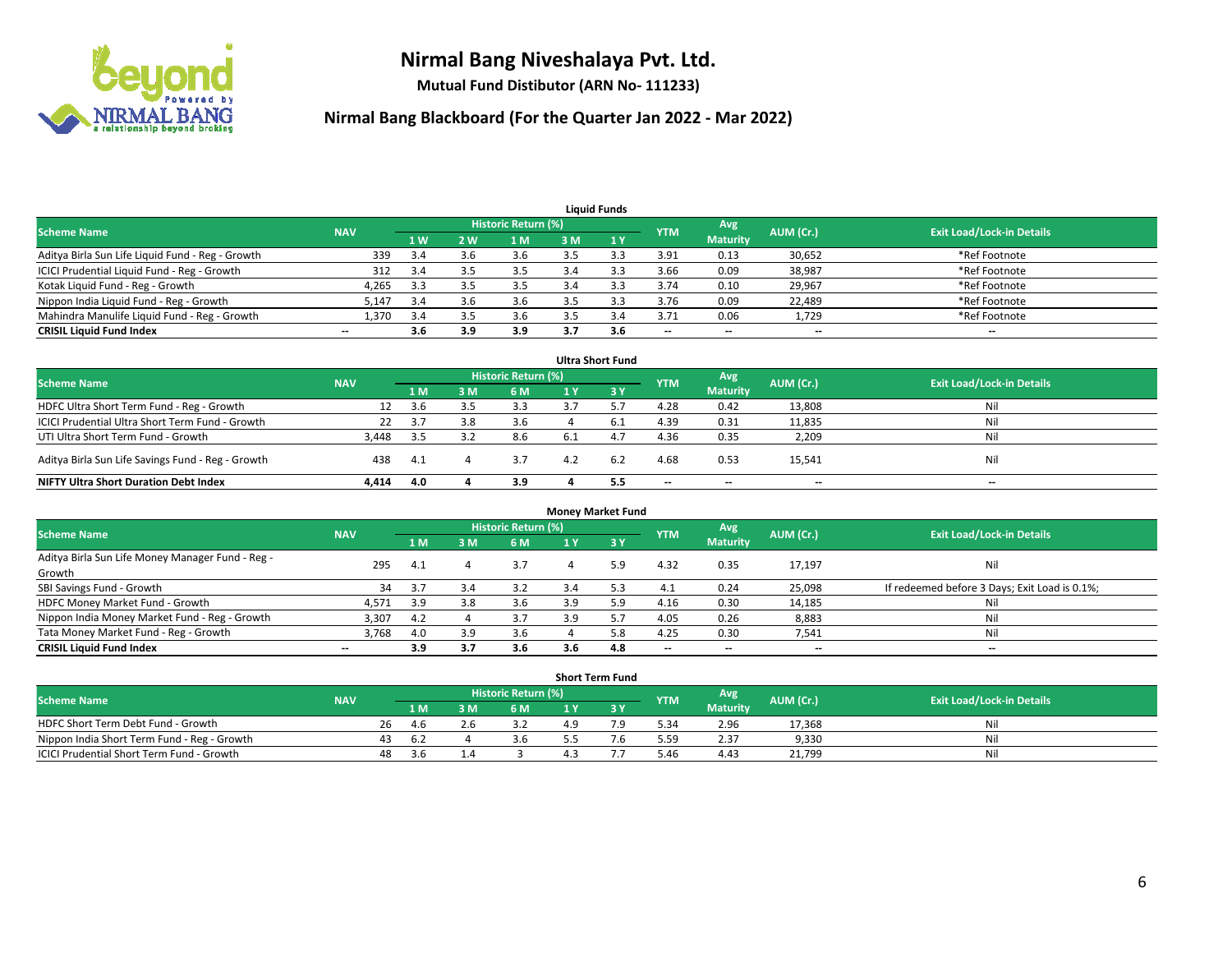

**Mutual Fund Distibutor (ARN No- 111233)**

| <b>Low Duration Fund</b>                          |            |        |                 |                     |     |                               |            |                 |           |                                  |  |  |  |
|---------------------------------------------------|------------|--------|-----------------|---------------------|-----|-------------------------------|------------|-----------------|-----------|----------------------------------|--|--|--|
| <b>Scheme Name</b>                                | <b>NAV</b> |        |                 | Historic Return (%) |     |                               | <b>YTM</b> | Avg             | AUM (Cr.) | <b>Exit Load/Lock-in Details</b> |  |  |  |
|                                                   |            | 1 M    | 3M              | 6 M                 | 1 Y | $\overline{3}$ $\overline{V}$ |            | <b>Maturity</b> |           |                                  |  |  |  |
| <b>HDFC Low Duration Fund - Growth</b>            | 47         | 2.6    | $\mathcal{L}$ . |                     | 3.8 | 6.3                           | 4.82       | 2.10            | 19,577    | Nil                              |  |  |  |
| ICICI Prudential Savings Fund - Reg - Growth      | 430        | $-2.1$ | 0.3             | 2.1                 | 3.5 | 6.6                           | 4.89       | 5.42            | 26,175    | Nil                              |  |  |  |
| Nippon India Low Duration Fund - Reg - Growth     | 3,036      | 4.4    | 3.9             | 3.5                 | 4.5 | 5.9                           | 4.81       | 0.79            | 11,141    | Nil                              |  |  |  |
| Mirae Asset Savings Fund - Regular Savings Plan - | 1,835      | 3.2    | 2.9             | 2.7                 | 3.4 | 4.9                           | 4.34       | 0.57            | 830       | Nil                              |  |  |  |
| Growth                                            |            |        |                 |                     |     |                               |            |                 |           |                                  |  |  |  |
| Kotak Low Duration Fund - Std - Growth            | 2,717      | 2.0    | 2.6             | 2.9                 | 3.8 |                               | 4.96       | 2.07            | 9,686     | Nil                              |  |  |  |

| <b>Banking &amp; PSU Bond Funds</b>                 |            |    |     |  |                     |     |        |            |                 |           |                                  |  |  |
|-----------------------------------------------------|------------|----|-----|--|---------------------|-----|--------|------------|-----------------|-----------|----------------------------------|--|--|
| <b>Scheme Name</b>                                  | <b>NAV</b> |    |     |  | Historic Return (%) |     |        | <b>YTM</b> | Avg             | AUM (Cr.) | <b>Exit Load/Lock-in Details</b> |  |  |
|                                                     |            |    | 1 M |  | 6 M                 |     |        |            | <b>Maturity</b> |           |                                  |  |  |
| HDFC Banking and PSU Debt Fund - Reg - Growth       |            | 19 | 55  |  | 3.4                 | 4.8 |        | 5.54       | 3.66            | 7,964     | Nil                              |  |  |
| Tata Banking & PSU Debt Fund - Reg - Growth         |            |    |     |  | 3.5                 |     | $\sim$ | 5.18       | 2.23            | 416       | Nil                              |  |  |
| Kotak Banking and PSU Debt Fund - Reg - Growth      |            | 53 | 4.6 |  | 3.9                 |     |        | 5.73       | 4.77            | 9,007     | Nil                              |  |  |
| Nippon India Banking & PSU Debt Fund - Reg - Growth |            |    | 4 R |  | 3.5                 |     |        | 5.26       | 2.92            | 5.218     | Nil                              |  |  |

| <b>Corporate Bond Funds</b>                         |            |     |     |                            |     |      |            |                        |           |                                  |  |
|-----------------------------------------------------|------------|-----|-----|----------------------------|-----|------|------------|------------------------|-----------|----------------------------------|--|
| <b>Scheme Name</b>                                  | <b>NAV</b> |     |     | <b>Historic Return (%)</b> |     |      | <b>YTM</b> | Avg<br><b>Maturity</b> | AUM (Cr.) | <b>Exit Load/Lock-in Details</b> |  |
|                                                     |            | 1 M | 3 M | 6 M                        | 1 Y | -3 Y |            |                        |           |                                  |  |
| ICICI Prudential Corporate Bond Fund - Reg - Growth | 24         | 4.2 |     | 3.3                        | 4.6 | 7.8  | 5.4        | 6.04                   | 18,613    | Nil                              |  |
| IDFC Corporate Bond Fund - Reg - Growth             | 16         | 5.5 |     | 3.1                        | 5.3 |      | 5.31       | 2.16                   | 19,598    | Nil                              |  |
| HDFC Corporate Bond Fund - Growth                   | 26         | 4.4 |     | 3.2                        |     | 8.3  | 5.53       | 4.43                   | 27,400    | Nil                              |  |
| Kotak Corporate Bond Fund - Std - Growth            | 3,021      | 3.4 |     | 3.3                        | 4.9 |      | 5.18       | 2.69                   | 12,021    | Nil                              |  |
| Axis Corporate Debt Fund - Reg - Growth             | 14         | 4.0 |     | 3.3                        |     | 6.9  | 5.31       | 2.74                   | 4,835     | Nil                              |  |

| <b>Credit Risk Fund</b>                           |            |    |      |     |                            |     |              |            |                 |           |                                                                       |
|---------------------------------------------------|------------|----|------|-----|----------------------------|-----|--------------|------------|-----------------|-----------|-----------------------------------------------------------------------|
| <b>Scheme Name</b>                                | <b>NAV</b> |    |      |     | <b>Historic Return (%)</b> |     |              |            | Avg             | AUM (Cr.) | <b>Exit Load/Lock-in Details</b>                                      |
|                                                   |            |    | 1 M  | 3 M | 6 M                        |     | $\sqrt{3}$ Y | <b>YTM</b> | <b>Maturity</b> |           |                                                                       |
| <b>ICICI Prudential Credit Risk Fund - Growth</b> |            | 25 | 8.5  |     | 5.6                        |     | 8.5          | 6.76       | 2.65            | 8,436     | If redeemed before 1 Year; Exit Load is 1%;                           |
| HDFC Credit Risk Debt Fund - Reg - Growth         |            | 19 | 5.9  | 4.5 | 4.8                        |     | 8.8          | 6.7        | 3.43            | 9,038     | If redeemed before 12 Month; Exit Load is 1%; If redeemed bet. 12     |
|                                                   |            |    |      |     |                            |     |              |            |                 |           | Month to 18 Month; Exit Load is 0.5%;                                 |
| SBI Credit Risk Fund - Growth                     |            |    |      |     |                            |     |              |            |                 |           | If redeemed before 12 Month; Exit Load is 3%; If redeemed bet. 12     |
|                                                   |            | 36 | -5.4 |     | 4.1                        | 5.8 | 6.9          | 6.47       | 2.22            |           | 3,267 Month to 24 Month; Exit Load is 1.5%; If redeemed bet. 24 Month |
|                                                   |            |    |      |     |                            |     |              |            |                 |           | to 36 Month; Exit Load is 0.75%;                                      |